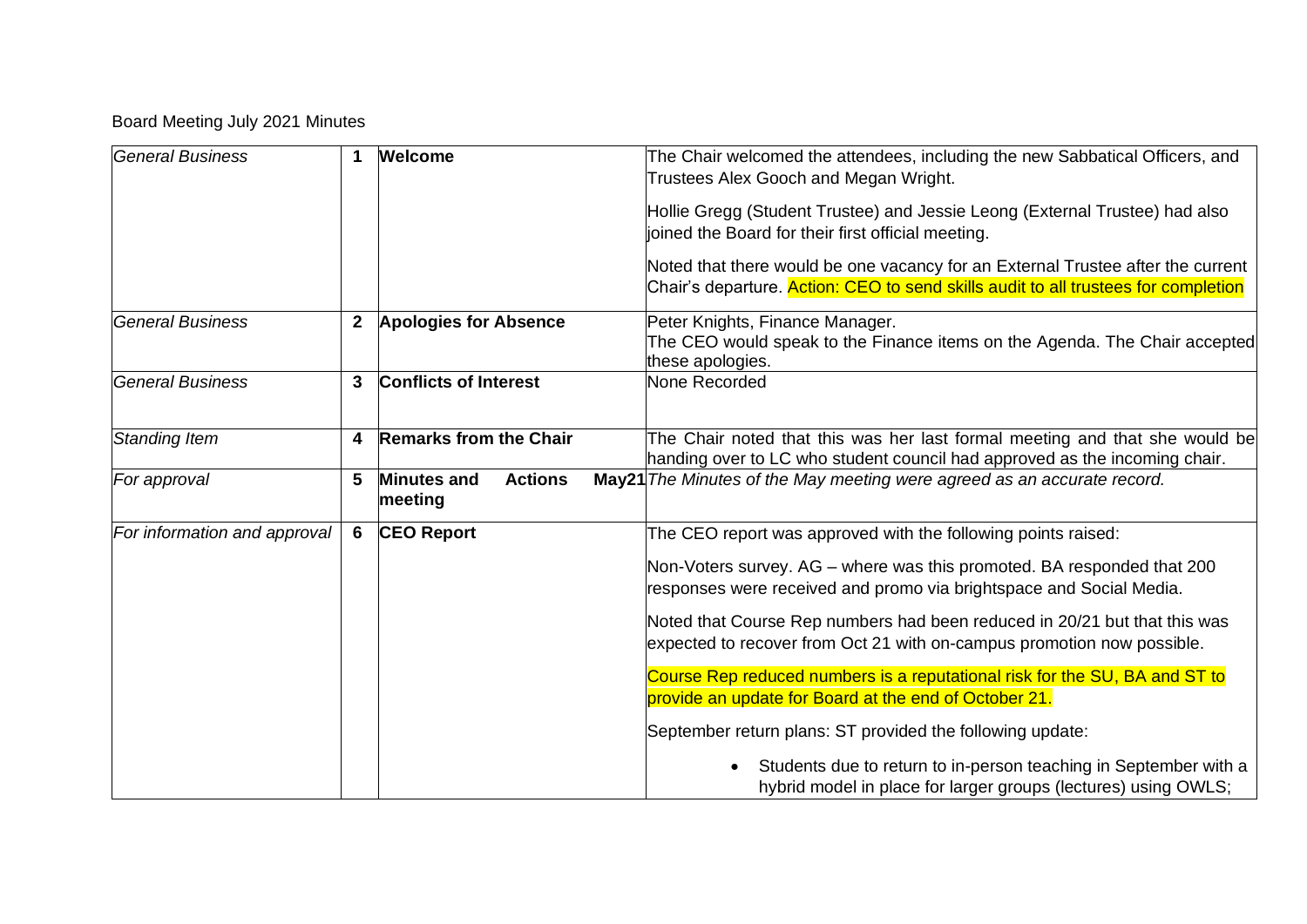|                              |              |                                                                 | Freshers week (including the bar crawl and Fair) would go ahead<br>$\bullet$<br>if restrictions were lifted as anticipated.<br>ST member of Recovery Planning Group, so involved in the<br>University's plans for re-opening Campus.<br>LC asked whether the SU had a sense about how students felt about the return                                                              |
|------------------------------|--------------|-----------------------------------------------------------------|-----------------------------------------------------------------------------------------------------------------------------------------------------------------------------------------------------------------------------------------------------------------------------------------------------------------------------------------------------------------------------------|
|                              |              |                                                                 | to campus. ST responded that there was definitely interest in Freshers 'in<br>person' but that Freshers numbers in terms of attendance would be included in<br>the October 2021 CEO report.                                                                                                                                                                                       |
| For information and approval | $\mathbf{7}$ | <b>President's Introduction</b>                                 | The Presidents outlined their manifesto items for the Trustee Board.                                                                                                                                                                                                                                                                                                              |
| For information and approval | 8            | Finance, Month 11 Management<br><b>Accounts</b>                 | As outlined by July Board, a 9 seater minibus had been purchased and would be<br>branded as SU. The current 16 seater minibus was now not in use (the cost of<br>insurance and training drivers is an estimated 4k and therefore questionable<br>VFM). Action A decision would be taken on this bus by the CEO/Chair from<br>March 22, as the bus now formally belongs to the SU. |
|                              |              |                                                                 | Events income, as anticipated had been hit by the pandemic as outlined in the<br>finance papers.                                                                                                                                                                                                                                                                                  |
|                              |              |                                                                 | Budget 21/22 plans for this to recover given that restrictions will have been lifted<br>by Freshers.                                                                                                                                                                                                                                                                              |
|                              |              |                                                                 | Budget 21/22 as agreed by Trustees would draw on the reserves built up during<br>the pandemic to relaunch student facing activities.                                                                                                                                                                                                                                              |
|                              |              |                                                                 | The University had agreed the discretionary element of the block grant<br>(£55,618) for 21/22.                                                                                                                                                                                                                                                                                    |
|                              |              |                                                                 | Shop SU due to re-open in Sept 21. Action: Trustees agreed that Shop SU's<br>performance should be reviewed in January 22, with the Integrated Care<br>Academy due to open in the same building in April 22.                                                                                                                                                                      |
|                              | 9            | <b>Items for Student Council for</b><br><b>Board discussion</b> | BA introduced the proposed By-law changes, including to By-law 3, these<br>related to introduction of the LSC London Officer.                                                                                                                                                                                                                                                     |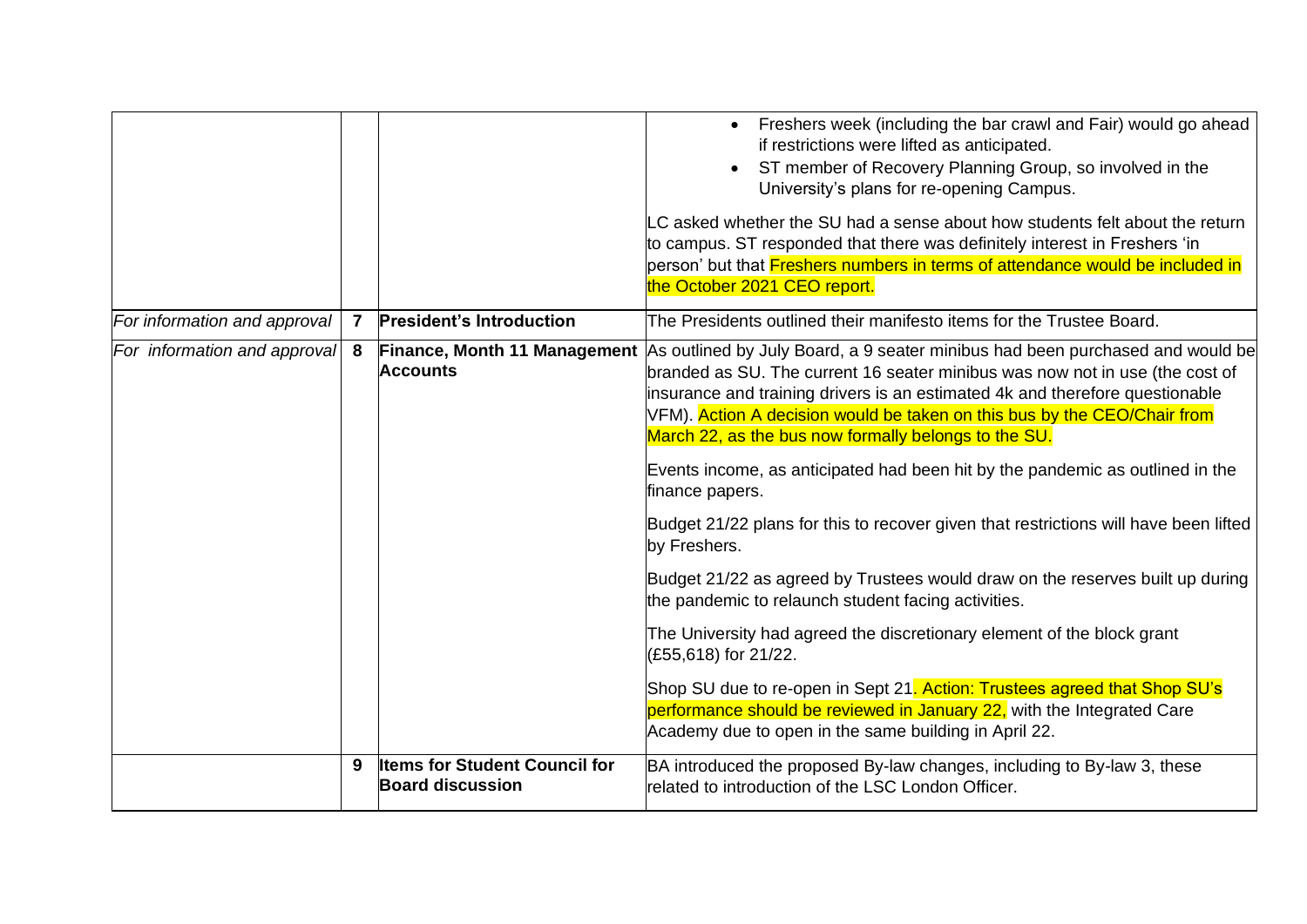|                         |                                                          | Trustees queried whether this would be in place for other Campuses. BA<br>explained the process for creating new roles and how this is approved via<br>Council, noting that the SU would welcome further representation from<br>partnerships.                                                                 |
|-------------------------|----------------------------------------------------------|---------------------------------------------------------------------------------------------------------------------------------------------------------------------------------------------------------------------------------------------------------------------------------------------------------------|
|                         |                                                          | Board noted that the LSC campus officer would bring additional<br>workload/responsibilities to the SU and that this should be reflected in requests<br>for additional budget/support from the University.                                                                                                     |
|                         |                                                          | C/BA/ST to discuss scope governance review and the make up (eg. DPC,<br>Council, Activities, External Trustee) working group to enable this – would meet<br>separately and update at October Board.                                                                                                           |
|                         |                                                          | Hybrid meetings proposal for Student Council will be presented by BA at<br>October Trustee Board.                                                                                                                                                                                                             |
|                         |                                                          | LC/ST Strategic Review - LC/ JM queried how these fits with the Governance<br>Review. ST updated that that the strategic review would impact the key<br>operational priorities of the organisation, the Governance review how decisions<br>re made within the SU.                                             |
|                         |                                                          | ST would arrange for the Vice Chancellor to meet with the new Chair in the<br>Autumn term.                                                                                                                                                                                                                    |
| <b>General Business</b> | 2021- hopefully in person)<br>SUBT 1 March 2021 (online) | 10 SUBT Board Development Day, Board were appraised of the in-person development day taking place on Friday<br>Strategy update (19 November <sup>19</sup> November. This would include an update on the strategic review from Coole<br>insight and an opportunity to tour the campus and meet the staff team. |
| AOB                     | 11 AOB and Date of next meetings                         | AG asked what the Board would like to propose regarding meetings. Trustees<br>were invited to comment.                                                                                                                                                                                                        |
|                         |                                                          |                                                                                                                                                                                                                                                                                                               |